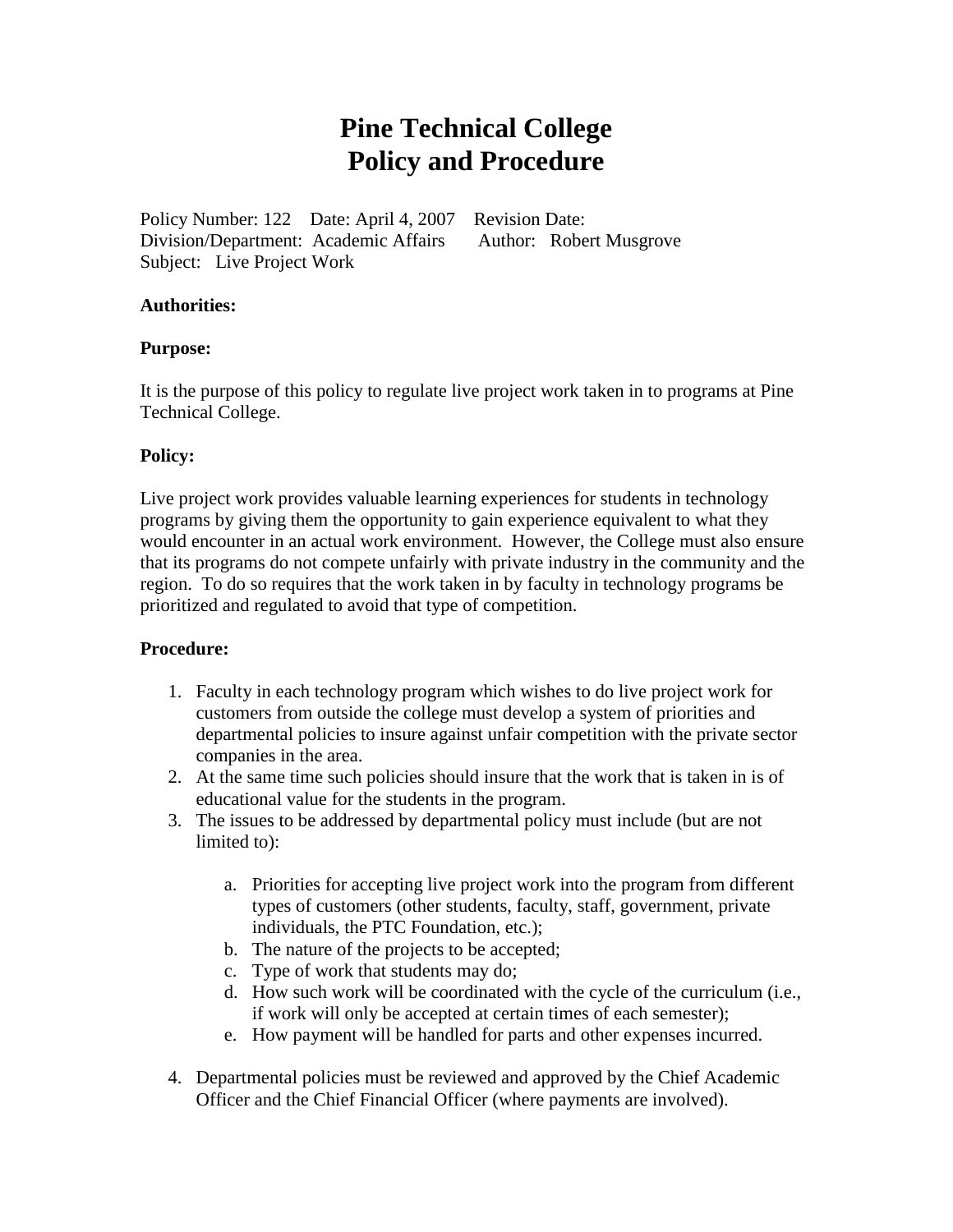- 5. Departmental policies must be appended to this policy in the Policy Manual and on the Intranet.
- 6. Copies of the policy must be provided to individuals (i.e., customers) requesting that the college accept live project work from them.
- 7. Such policies must be in place before a program can accept live project work from any source.

#### **Dissemination:**

Regular dissemination: policy manual, intranet, email.

Reviewed by Leadership Team: 07/23/07 Reviewed by Faculty Shared Governance Council: 04/11/07

Approved: \_\_\_\_\_\_\_\_\_\_\_\_\_\_\_\_\_\_\_\_\_\_\_\_\_\_\_\_\_\_\_\_\_ Date: \_\_\_\_\_\_\_\_\_\_\_\_\_\_\_\_\_\_

Robert L. Musgrove, Ph.D., President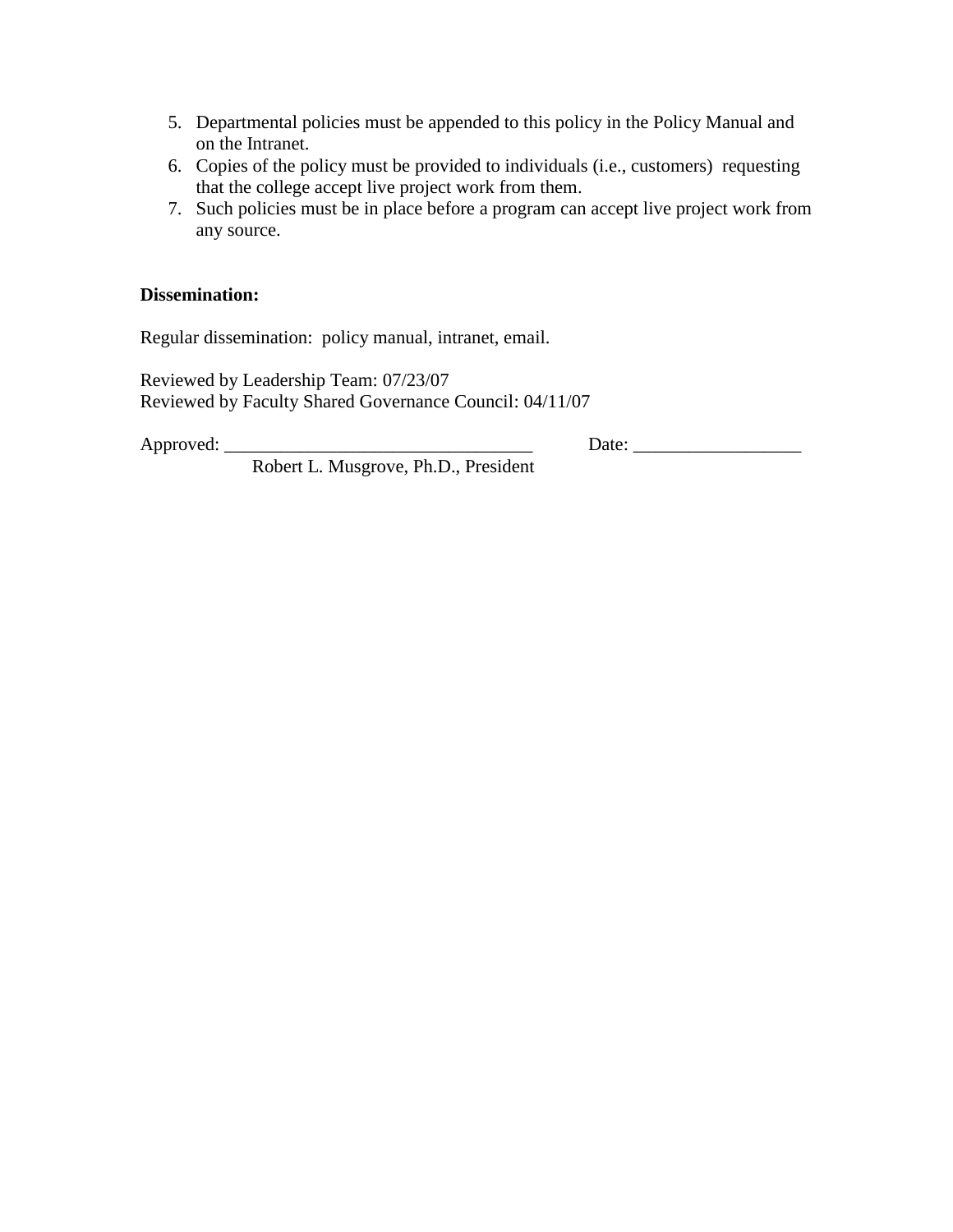### Priorities and Criteria for live Project Work Gunsmithing

In order to insure fair practice and use of the facilities and equipment of Pine Technical College and to minimize potential competition with the private sector in the community, PTC will use the following priorities (in the order listed) and criteria in determining firearms to be accepted for repair in the PTC gunsmith lab.

- 1. Student-owned firearms: Students' firearms always come first.
- 2. State, college or foundation-owned firearms: Once student's firearms are booked, the program will schedule repairs for state, college or foundation-owned firearms.
- 3. Faculty/staff owned firearms: will be scheduled after firearms fitting the first two descriptions are scheduled.
- 4. Privately-owned firearms or customer firearms: will be considered only if there is room in the schedule after work on all the above is booked. Privately-owned firearms are a last priority and would be considered only, if in the opinion of instructors, they offer students a learning opportunity that would not otherwise be available.
- 5. The college will only accept work on privately-owned firearms that meet conditions set forth by rule #4 and only when time permits, and only when the needed repairs are being taught in the Gunsmithing curriculum.
- 6. ALL monies for parts and labor will be collected by the business office and documented through a shop prepared invoice.

Note: The college has no expressed or implied warranty on any labor for repairs done in the shop.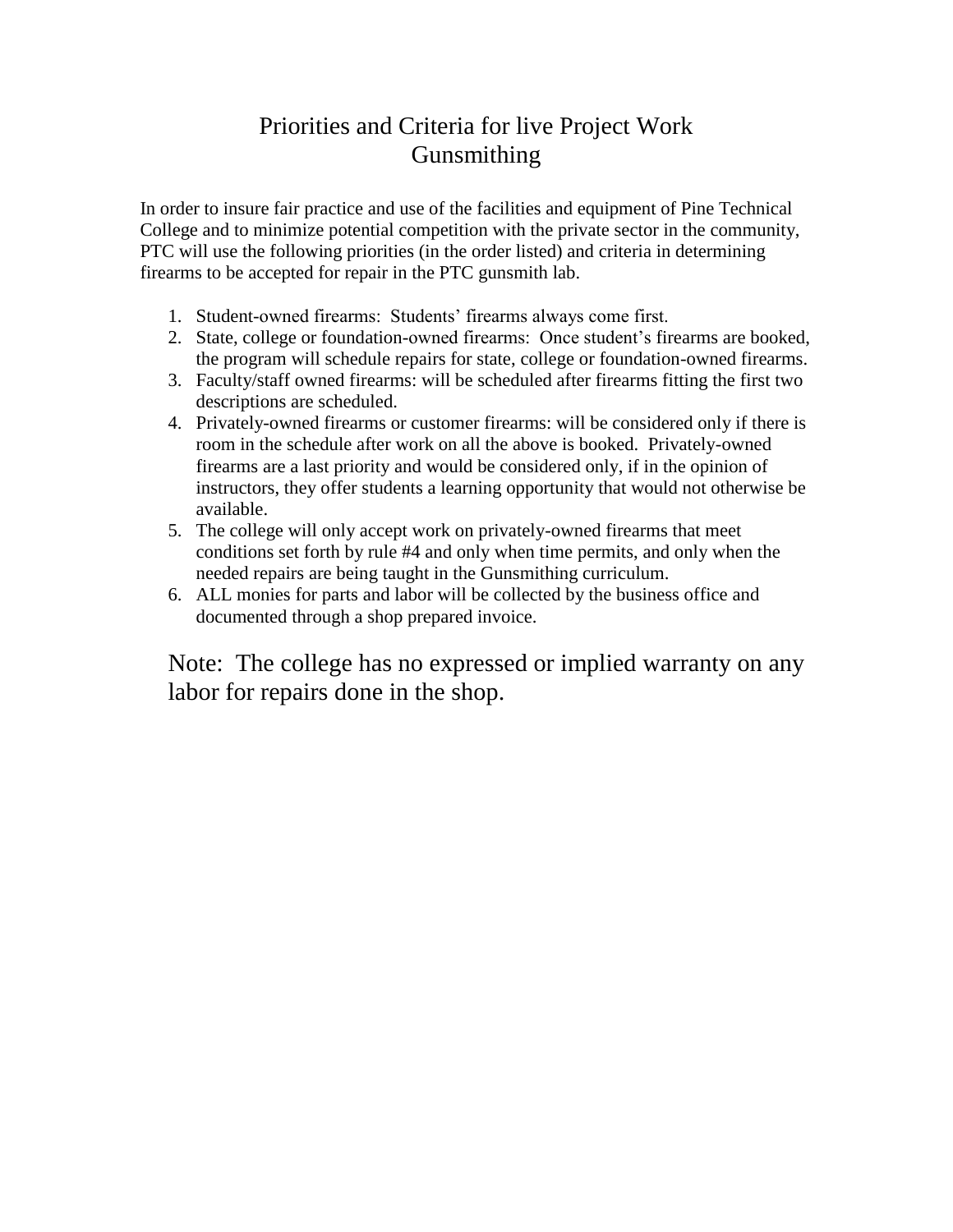# **Priorities and Criteria for Live Project Work**

In order to insure fair practice and use of the facilities and equipment of Pine Technical College and to minimize potential competition with the private sector in the community, PTC will use the following priorities (in the order listed) and criteria in determining vehicles to be accepted for repair in the PTC automotive lab. This is a learning environment so repairs may not be completed in a timely manner. The College will not release an unsafe vehicle unless it is towed away.

**1. Repairs:** Repairs will be scheduled in coordination with the curriculum. In other words we will only schedule brake repairs during the class on brakes and fuel repairs during fuel class. The same goes for all courses.

**2. Student-owned vehicles**: Students' vehicles always come first.

**3. State, college or foundation-owned vehicles**. Once students' vehicles are booked, the program will schedule repairs for state, college or foundation-owned vehicle.

**4. Faculty/staff owned vehicles** will be scheduled after vehicles fitting the first two descriptions are scheduled.

**5. Privately-owned vehicles or customer vehicles** will be considered only if there is room in the schedule after work on all the above is booked. Privately-owned vehicles are a last priority and would be considered only, if in the opinion of the instructors, they offer students a learning opportunity that would not otherwise be available (Examples: a make of car they do not see in the above, a new technology such as hybrid drive vehicles and such as that). Privately-owned vehicles should be less than 10 years old and have minimal rust. We also would prefer them to be a domestic make due to special tool needs. Anything older than that has to be approved by an instructor. Privately owned vehicle will be limited to one vehicle repair per course up to a maximum of 3 per year. WE WILL NOT INSTALL USED PARTS.